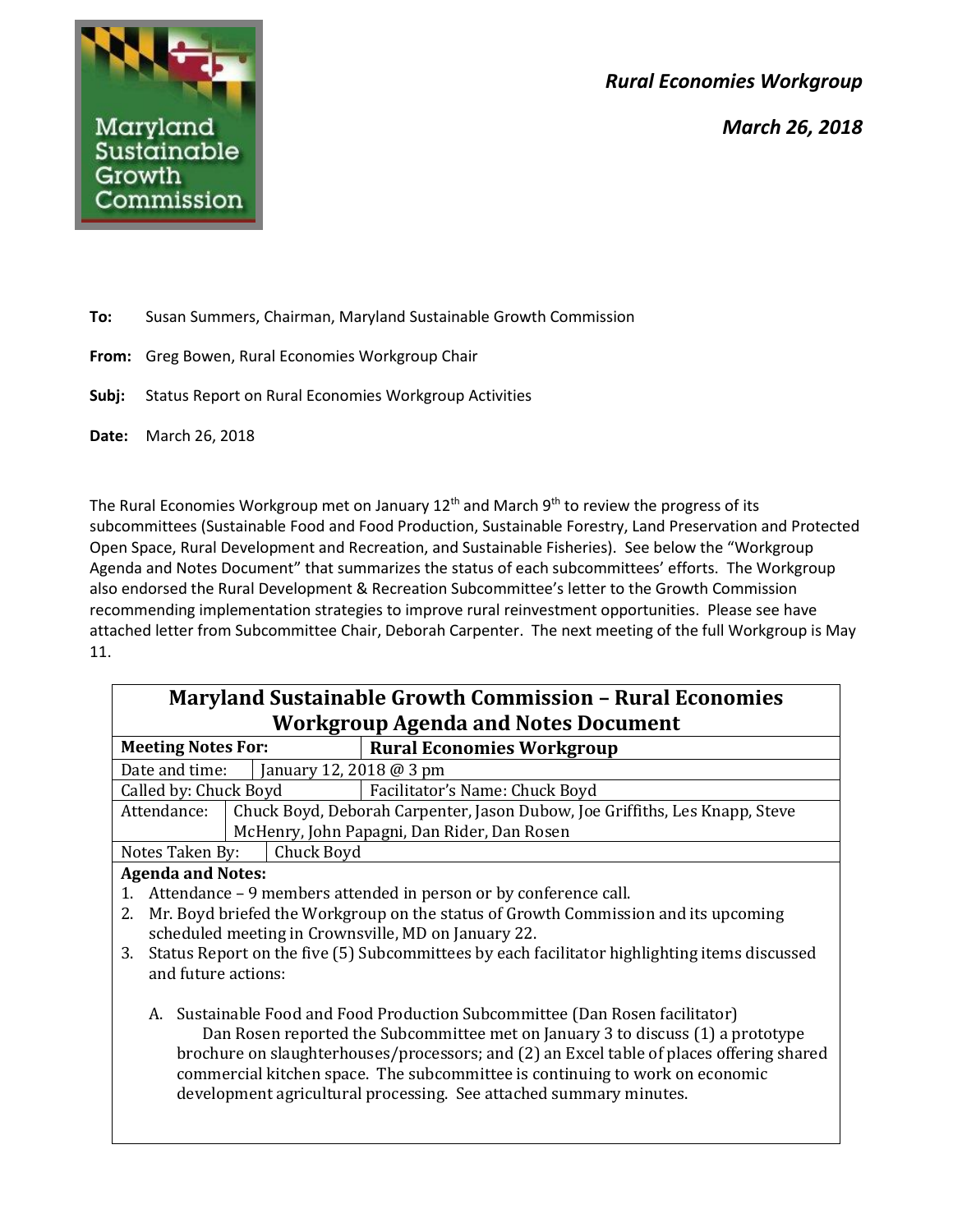- B. Sustainable Forestry Subcommittee (Jason Dubow/Elliott Campbell facilitators) Dan Rider reported that DNR's Forest Service met with MDE staff regarding forest harvesting BMPs. DNR would provide technical assistance to property owners wanted to harvest forested areas. Forest Services is working on an Memorandum of Understanding between staffs at MDE and DNR to provide this technical assistance. This MOU may also include the soil conservation districts. They are looking to pilot this effort in Charles County.
- C. Land Preservation and Protected Open Space Subcommittee (Dan Rosen facilitator) Dan Rosen reported the Land Preservation Subcommittee has not met recently and has no tasks on its agenda. Staff will notify them of relevant bills in the 2018 session of the General Assembly and evaluate the need to reconvene afterward.
- D. Rural Development and Recreation Subcommittee (Deborah Carpenter facilitator) Deborah Carpenter reported that the Subcommittee met three times since the last Workgroup meeting, the last being on January 11 and began its efforts to implement the Reinvest Maryland 2.0 recommendations, specifically dealing with local Permit Tracking Systems, Fast Track Permitting Tips & Tricks/Best Practices, Regional Approvals, and more certainty and greater transparency.
- E. Sustainable Fisheries Subcommittee (Chuck Boyd facilitator). Mr. Boyd reported that no Subcommittee efforts took place.
- 4. Next Workgroup meeting is March 9, 2018 at 3 pm at MDP's Olmsted Conference Room in Baltimore.

| <b>Maryland Sustainable Growth Commission - Rural Economies</b>                                    |            |                                                                                    |
|----------------------------------------------------------------------------------------------------|------------|------------------------------------------------------------------------------------|
| <b>Workgroup Agenda and Notes Document</b>                                                         |            |                                                                                    |
| <b>Meeting Notes For:</b>                                                                          |            | <b>Rural Economies Workgroup</b>                                                   |
| March 9, 2018 @ 3 pm<br>Date and time:                                                             |            |                                                                                    |
| Called by: Chuck Boyd                                                                              |            | Facilitator's Name: Chuck Boyd                                                     |
| Attendance:                                                                                        |            | Chuck Boyd, Deborah Carpenter, Debra Celnik, Colby Ferguson, Jason Dubow,          |
| Steve McHenry, John Papagni, Dan Rosen                                                             |            |                                                                                    |
| Notes Taken By:                                                                                    | Chuck Boyd |                                                                                    |
| <b>Agenda and Notes:</b>                                                                           |            |                                                                                    |
| Attendance - 9 members attended in person or by conference call.<br>1.                             |            |                                                                                    |
| 2.                                                                                                 |            | Mr. Boyd briefed the Workgroup on the status of Growth Commission and its upcoming |
|                                                                                                    |            | scheduled meeting in Crownsville, MD on March 26.                                  |
| Status Report on the five (5) Subcommittees by each facilitator highlighting items discussed<br>3. |            |                                                                                    |
| and future actions:                                                                                |            |                                                                                    |
|                                                                                                    |            |                                                                                    |
| A. Rural Development and Recreation Subcommittee (Deborah Carpenter facilitator)                   |            |                                                                                    |
| Deborah Carpenter reported that the Subcommittee met once on March 8 where they                    |            |                                                                                    |
| reviewed the draft letter to the SGC re. REG 1 recommendations. Those in attendance                |            |                                                                                    |
| equeed on the content of the letter. The letter will be sent to Lee for his final review. Once     |            |                                                                                    |

agreed on the content of the letter. The letter will be sent to Les for his final review. Once complete, Debbie will sign it and send it on to the SGC. See attached notes for more details.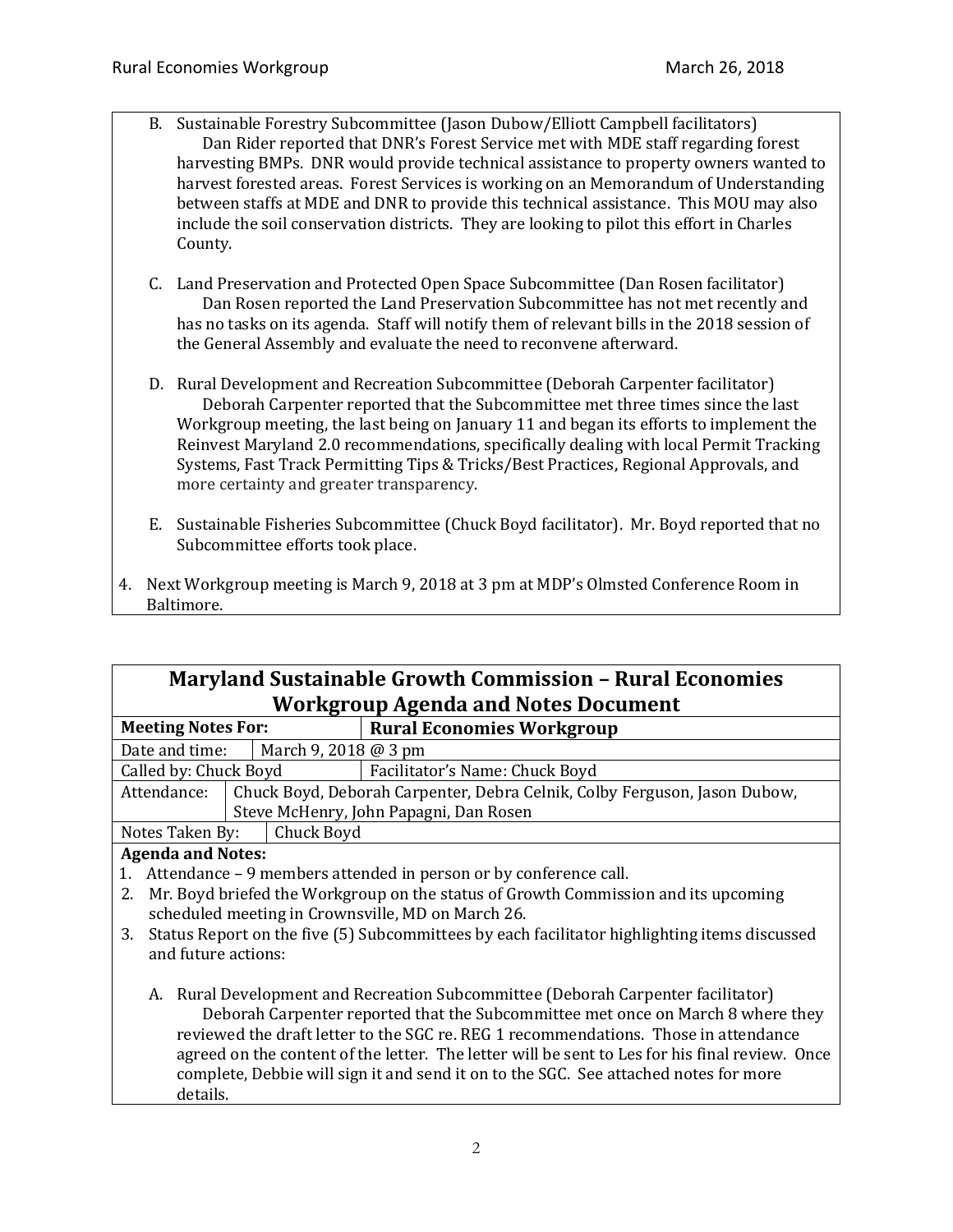B. Sustainable Food and Food Production Subcommittee (Dan Rosen facilitator) Dan Rosen reported the Subcommittee met on February 16. Dan reported that Planning's graphics department is finishing its production of the flyer promoting meat processors in Maryland. One side features a map showing the location of processing facilities and the other a table of information about them. The Subcommittee will review the text for the cover panel of the flyer. The flyer will appear on the web and can be downloaded for hard copies. We will ask MDA about hosting the flyer; MARBIDCO is willing to post it on its website if MDA declines.

Subcommittee staff has completed its on-line research and created a spreadsheet of community kitchens and private business that make facilities available for the use of small value-added processors and caterers. A Subcommittee member will vet this information with, and seek additional entries from, county agricultural marketing staff. For counties that do not have such dedicated staff, we'll check with economic development staff. The Subcommittee believes that in addition to supporting agriculture, this effort is a boost to community economic development.

- C. Sustainable Forestry Subcommittee (Jason Dubow/Elliott Campbell facilitators) Jason Dubow reported that staff for the Sustainable Forestry Subcommittee, including staff from DNR and MDP, met on 1/19 and on 2/6 to discuss possible work items for a 2018 workplan for the Subcommittee. Using the Subcommittee's Priority Action Items document, which was approved in 2015, staff identified the following potential projects. First, staff identified several projects that focus on increasing the market for Maryland wood, such as adding Maryland wood to the state's existing "Buy Local" and "Maryland's Best" programs or developing a brochure to market Maryland's high-quality forest products (e.g., southern yellow pine) and Maryland's sawmills. Staff also identified some projects related to supporting commercial-scale wood energy in Maryland, such as considering a policy change to add biomass to the types of renewable energy sources that architects must examine as part of the Public School Construction Program. Lastly, the staff recommended that one meeting in 2018 of the Maryland Sustainable Growth Commission focus on rural economies issues."
- D. Land Preservation and Protected Open Space Subcommittee (Dan Rosen facilitator) Dan Rosen reported the Land Preservation Subcommittee has not met recently and has no tasks on its agenda. Staff will notify them of relevant bills in the 2018 session of the General Assembly and evaluate the need to reconvene afterward.
- E. Sustainable Fisheries Subcommittee (Chuck Boyd facilitator). Mr. Boyd reported that no Subcommittee efforts took place.
- 4. Next Workgroup meeting is May 11, 2018 at 1 pm at MDP's Olmsted Conference Room in Baltimore.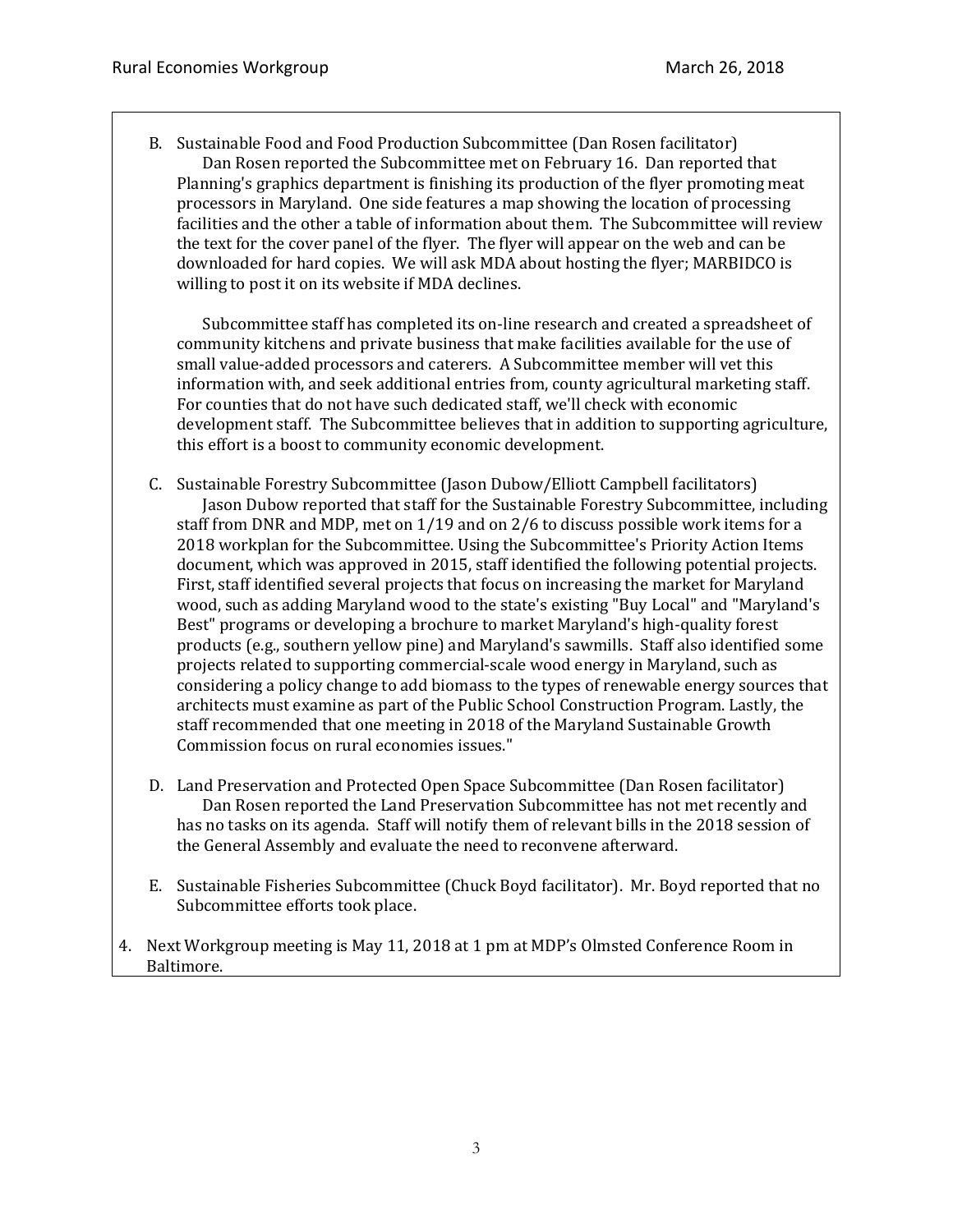### **Maryland Sustainable Growth Commission – Rural Economies Workgroup Agenda and Notes Document**

Saved as: K:\Planning Services\Administrative\Public\Growth Commission\Workgroup Folders\Rural Economies Workgroup\Subcommittee Strategies\Sustainable Food and Food Products Subcommittee/Minutes 1-3-2018

| <b>Meeting Notes For:</b>                      |                                                                             | Subcommittee on Sustainable Food and<br><b>Food Production</b> |
|------------------------------------------------|-----------------------------------------------------------------------------|----------------------------------------------------------------|
| Date and time: January 3, 2018, 3:00 - 4:00 PM |                                                                             |                                                                |
| Called by: Daniel Rosen                        |                                                                             | Facilitator's Name: Daniel Rosen                               |
| Attendance:                                    | Chuck Boyd, Nevin Dawson, Colby Ferguson, Steve McHenry, Jim Mullin, Daniel |                                                                |
|                                                | Rosen                                                                       |                                                                |
| Notes Taken By: Daniel Rosen                   |                                                                             |                                                                |
|                                                |                                                                             |                                                                |

### **Agenda and Notes:**

Topic: Prototype brochure on slaughterhouses/processors. The subcommittee looked at three versions of a brochure. They decided that "slaughterhouse" was problematic and the brochure should be called "Meat Processing Facilities in Maryland." Also, the 11" x 17" format was more readable than the 8½" x 11". The final brochure will have the processor information table on the front and the map on the back, though one of the back panels would contain introductory information to serve as the top panel of the brochure when it's folded into place. As for a web version, the subcommittee needs to find an agency to post and update it.

Topic: The Excel table of places offering shared commercial kitchen space. Dan presented his spreadsheet of three dozen commercial-grade kitchens that are available to farmers and others who want to add value to local agricultural products. Some facilities exist solely to serve budding entrepreneurs while most belong to private businesses but are available for others to use as well. The spreadsheet does not yet contain all the facilities that Dan's research found.

 Subcommittee members emphasized that in addition to supporting agriculture, these facilities can also play a large role in community- and economic development. Perhaps the state Department of Housing and Community Development would be interested in the findings of this effort. Most of the kitchens on the table are in the Baltimore or Washington metropolitan areas. To find others, including those is VFW halls or firehouses, subcommittee members recommended talking to county agricultural marketing professionals (AMPs) where they exist or to economic development officials in the counties that do not have AMPs on staff. They also recommended that the list be reviewed by AMPs to ensure that the facilities provide enough services to the public to be included.

| <b>Key Actions, who has</b><br>agreed take on                          | Describe action and indicate when action is due                                                                                                                                           |
|------------------------------------------------------------------------|-------------------------------------------------------------------------------------------------------------------------------------------------------------------------------------------|
| 1. Finalize brochure                                                   | Dan will write and Chuck will approve introductory language. Dan will<br>work with the graphics division to produce a draft final brochure for the<br>subcommittee's review and approval. |
| 2. Finalize web posting<br>for brochure                                | Dan will work with GIS staff to complete the interactive processor map.<br>Chuck will talk to state partners about hosting and updating a website.                                        |
| 3. Continue populating<br>spreadsheet of shared<br>commercial kitchens | Dan will continue working on the spreadsheet and contact county AMPs<br>/economic development staff to find other facilities.                                                             |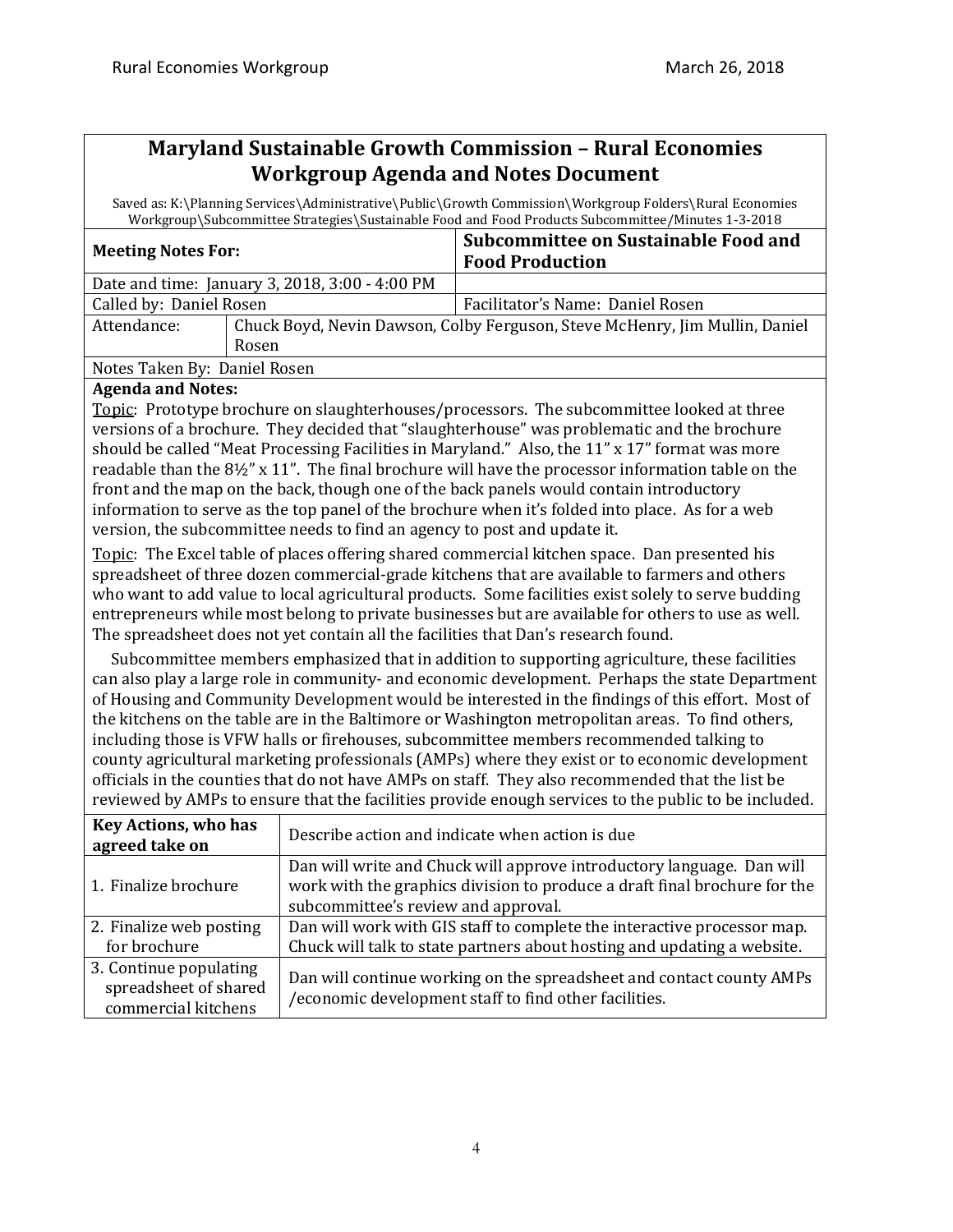## **Maryland Sustainable Growth Commission – Rural Economies Workgroup – Rural Development & Recreation Subcommittee Minutes**

| <b>Meeting Notes For:</b> | <b>Rural Development &amp; Recreation Subcommittee</b>                                                                           |  |
|---------------------------|----------------------------------------------------------------------------------------------------------------------------------|--|
| Date and time:            | January 11, 2018                                                                                                                 |  |
| Called by: D. Carpenter   | Facilitator's Name: Deborah Carpenter                                                                                            |  |
| Attendance:               | Deborah Carpenter, Joe Rogers, Meredith Donaho (for<br>Charlotte Davis), Les Knapp, Jim Mullin, Michael Bayer, and<br>Chuck Boyd |  |
| Notes Taken By:           | Deborah Carpenter                                                                                                                |  |

### **Minutes:**

- 1. The meeting began with a review of old business, specifically a review of previous discussion items.
	- a. Permit Tracking System The group agreed that this is a good recommendation, but acknowledged that the complexities of getting reviewers from multiple divisions, agencies and government levels are likely to make this very difficult. It was also agreed that the merits of such a system were obvious and well worth the attempt to overcome the obstacles. Such a system would benefit more than just rural counties, but the expertise needed to create implementation strategies for this recommendation goes beyond that which existed in our group. It was decided that this recommendation needed to be forwarded to the Sustainable Growth Commission (SGC), so that one of their Workgroups can get the appropriate experts at the table.
		- b. Fast Track Permitting Tips & Tricks/Best Practices The group agreed that this needs to take an educational focus, rather than suggesting Fast Track Permitting be established for all reinvestment projects. This type of system exists in some jurisdictions, for various reasons, using varying criteria for qualifying projects and with varied success. It would be best to gather information on who does it, how they do it, and lessons learned, both positive and negative. The gathering and dissemination of such data could be a useful tool for jurisdictions to use. It was decided to also forward this recommendation to the SGC.
		- c. Regional Approvals It was acknowledged that this is a potentially complicated issue but stressed that it is worth investigation. Two problems tend to arise in relation to allowing regional approvals from state agencies. (1) Regional staff often don't have the authority needed. (2) Regional offices are understaffed. It was decided that we need an investigation of processes to determine which cause the most delay and consternation, followed by a specific review of that process with an eye to whether a regional approval would improve that problem. This recommendation is being forwarded to the SGC.
		- d. More certainty and greater transparency This recommendation will most likely be an educational issue, as it revolves around pre-application and application processes that allow for more predictability in the process. While not all aspects of review can be controlled, it is possible to increase certainty through effective communication of expectations and needs. It was suggested that if national and local best practices were compiled and shared with local jurisdictions, it may aid the situation. This recommendation is being forwarded to the SGC.
- 2. A new business item for discussion was the suggestion that rural jurisdiction success stories be compiled and shared with other rural jurisdictions. It was noted that perhaps rural summits would be a good additional way to disseminate such information.
- 3. The next meeting will be held February 8, 2018.

**Key Actions to be taken prior to next meeting** Describe action and indicate when action is due

1. **Debbie** will create and distribute minutes and summary from this meeting and the agenda for next meeting.

2. **Debbie** will draft a letter forwarding these recommendations to the SGC.

**Resource Materials used and draft documents** Agenda and Reg 1, links to Regulatory Reform Commission's 2016 Report, STAR Report and the ULI Report